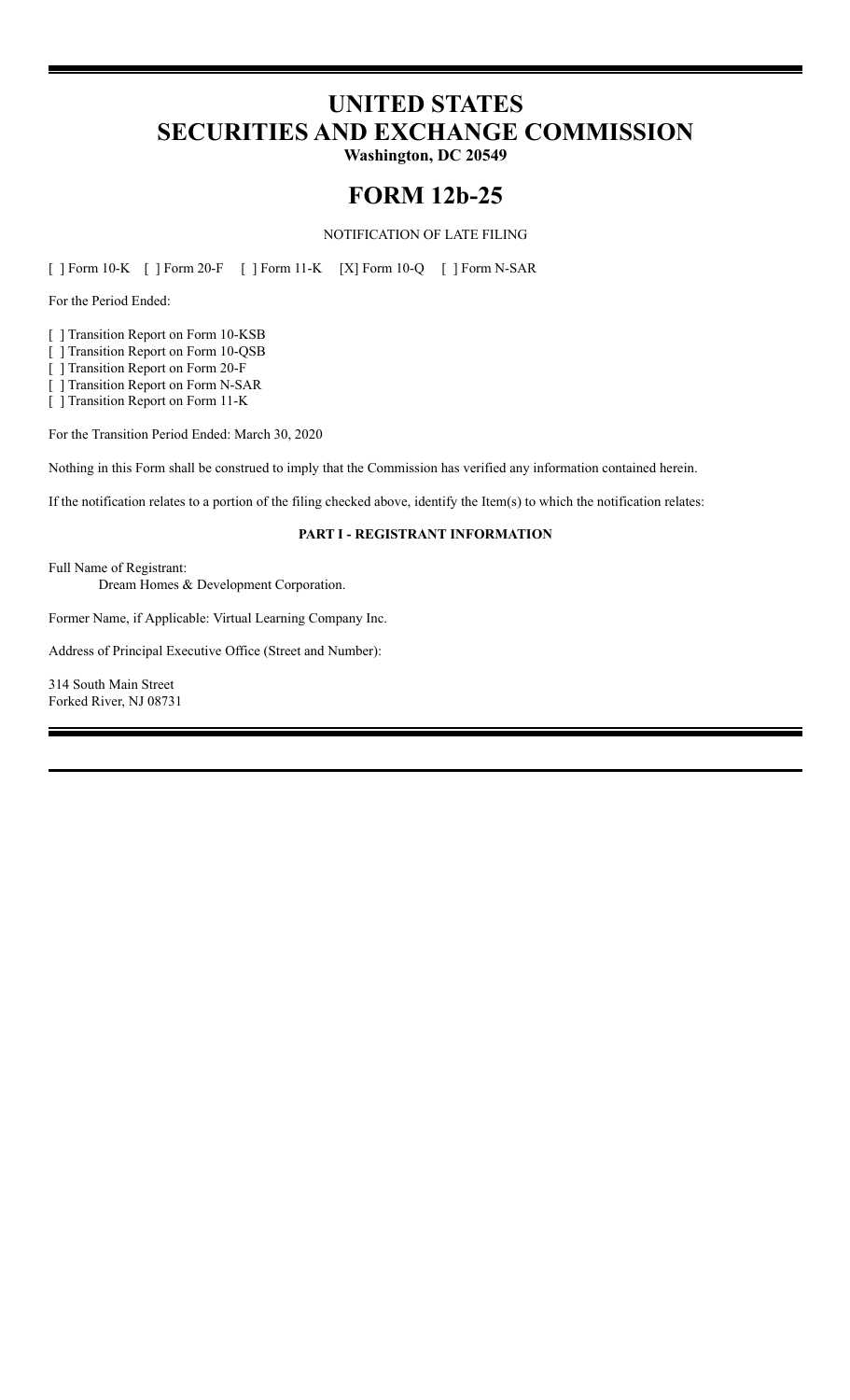### **PART II - RULES 12b-25 (b) AND (c)**

If the subject report could not be filed without reasonable effort or expense and the registrant seeks relief pursuant to Rule 12b-25(b), the following should be completed. (Check box if appropriate)

[ ] (a) The reasons described in reasonable detail in Part III of this form could not be eliminated without unreasonable effort or expense;

[X] (b) The subject annual report or semi-annual report, transition report on Form 10-K, Form 20-F, 11-K or Form N-SAR, or portion thereof will be filed on or before the fifteenth calendar day following the prescribed due date; or the subject Quarterly report or transition report on Form 10-QSB, or portion thereof, will be filed on or before the fifth calendar day following the prescribed due date; and

[ ] (c) The accountant's statement or other exhibit required by Rule 12b-25(c) has been attached if applicable)

#### **PART III - NARRATIVE**

The Registrant is in the process of compiling information for the quarter ending March 30, 2020 for the Form 10-Q, all of which information has not yet been received.

## **PART IV - OTHER INFORMATION**

(1) Name and telephone number of person to contact in regard to this notification:

Chris Dieterich, Esq.: (310) 312-6888.

(2) Have all or other periodic report required under section 13 or 15(d) of the Securities Exchange Act of 1934 or section 30 of the Investment Company act of 1940 during the preceding 12 months or for such shorter period that the registrant was required to file such report(s) been filed? If the answer is no, identify report(s).

[X] Yes [ ] No

(3) Is it anticipated that any significant change in results of operations from the corresponding period for the last fiscal year will be reflected by the earnings statements to be included in the subject report or portion thereof?

[ ] Yes [X] No